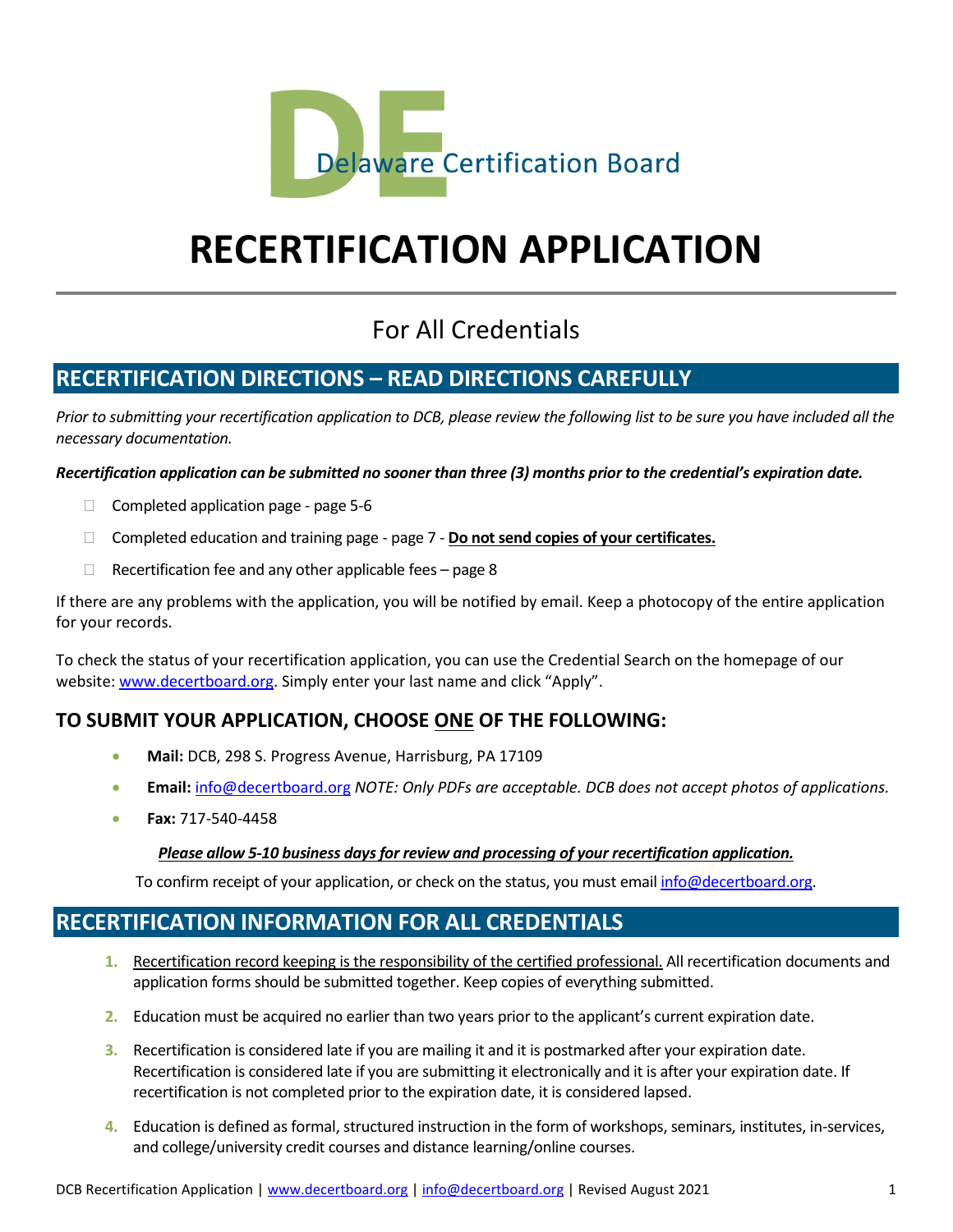## **AUDITING**

Documentation of continuing education is only required for recertification if a certified professional is randomly selected for review, or audit of their education hours. Audits occur twice per year (every January and July).

Those selected for audit will be notified and must submit documentation of the appropriate number of hours of education/training that they completed in the prior two-year period. Since the audit process is random, individuals may be selected for audit multiple times.

Non-compliance with the required education/training for recertification is viewed as a breach of professional ethics.

*DO NOT SEND IN COPIES OF YOUR CERTIFICATES OF COMPLETION FOR TRAININGS WITH YOUR RECERTIFICATION APPLICATION. THESE WILL NOT BE REVIEWED AT THE TIME OF YOUR RECERTIFICATION AND WILL BE DISCARDED. YOU WILL ONLY SEND COPIES OF TRAINING CERTIFICATES IF YOU ARE RANDOMLY SELECTED FOR A RECERTIFICATION AUDIT.*

#### **EDUCATION INFORMATION**

You can use the same education for **multiple credentials** under the following conditions: they are in the correct two-year time frame (example if your credential was issued on 1/1/2021 and expires on 1/1/2023, you can use education after 1/1/2021) and it is relevant to the education requirements.

**College/university course** may be used. A three-college credit college course equals 45 hours.

Trainings, workshops, seminars, and conferences offered by professional associations, treatment providers, governmental agencies may be used.

**DCB does not accept** general staff meetings, supervision, staff rounds, or case management as education.

**Distance learning/online courses/webinars are acceptable.** There is no limit to the number of distance learning/online courses that can be used.

**Acceptable documentation** of education must include the professional's name, title, date, number of hours and the organization. Training registration forms and/or training sign-in sheets are not acceptable forms of documentation.

**Training must be non-repetitive** meaning the same training cannot be claimed more than one time even if the training is taken on different dates from different providers.

Official employer training tracking system/learning management system reports may be acceptable forms of documentation for education/training provided that the report contains the name of the employee/applicant, titles of each training, dates of each training, the number of hours of each training, and is signed by the applicant's supervisor.

**Published work** written by the certified professional and published by a professional publishing house may meet up to 10 hours of education. A copy of the published work must be submitted along with an education approval application.

A **certified professional who provides education** to other professionals may receive hours toward their own recertification. The presenter will receive the same number of hours as the participant; and the presentation can be used for credit once in each recertification period, provided the training has received DCB education approval. Training provided by a certified professional must also be documented by sponsoring organization in the same manner as participant documentation (i.e., certificate, letter of participation).

## **LAPSED CREDENTIAL**

A credential is valid for a two-year period. If your credential lapses, you have 12 months from your expiration date to recertify. After 12 months, you must reapply for your credential(s) and complete all the requirements for initial certification. *To renew a lapsed credential:* complete the recertification application with the appropriate requirements and fee(s), plus the lapsed fee of \$100.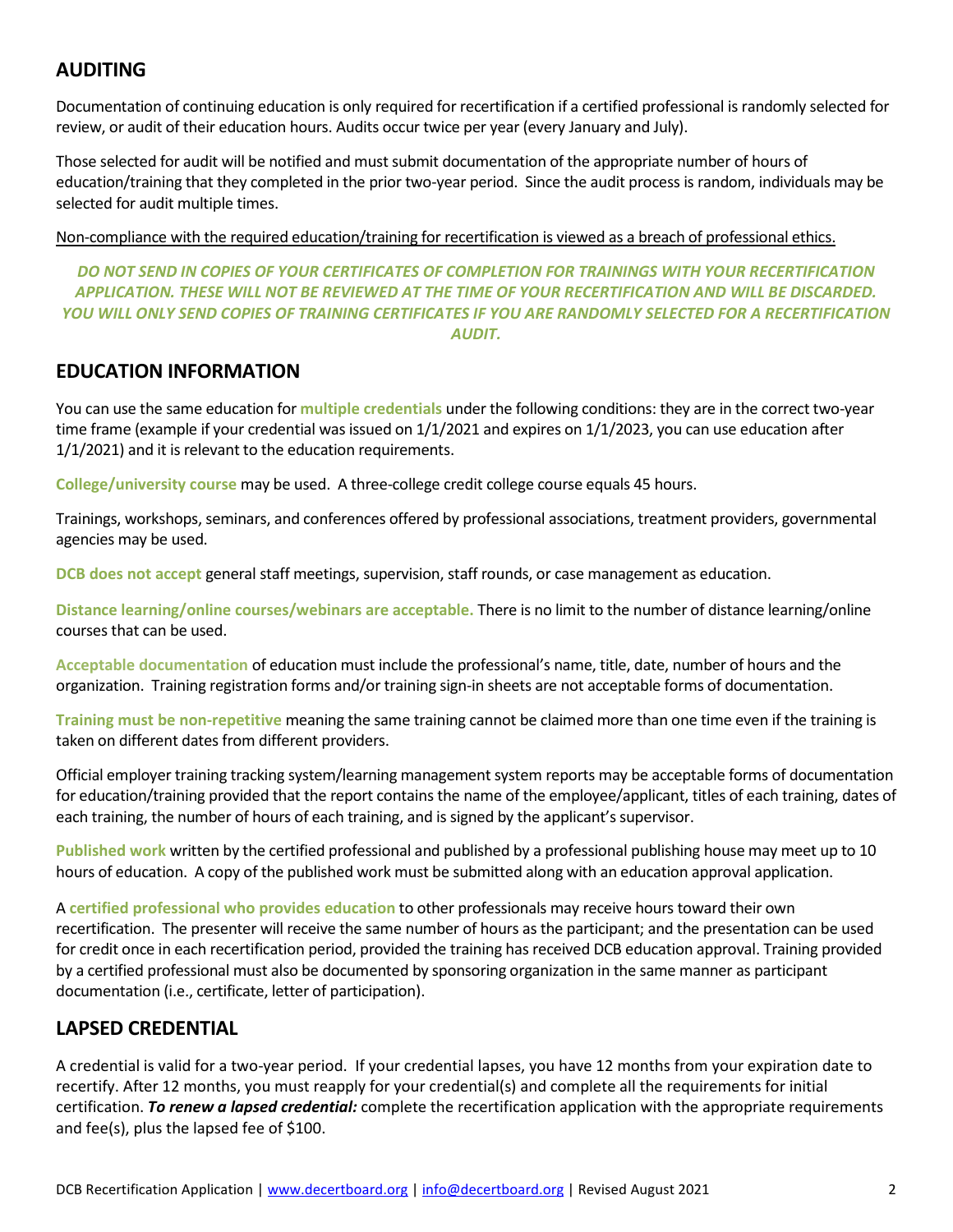## **FOR PROFESSIONALS HOLDING MULTIPLE DCB CERTIFICATIONS**

If you have more than one credential, you pay the recertification fee for your original credential plus \$50 each for all other credentials you are recertifying. If your additional credentials do not have the same expiration date as your primary credential, you will submit a second recertification application at the time they expire with the \$50 per credential recertification fee.

## **NAME CHANGES**

Name changes can be made at any time. Official, legal documentation of the name change is required. A copy of the legal documentation must be mailed, emailed, or faxed to DCB. Acceptable documentation includes copies of marriage license, divorce decrees, etc. Names on certificates cannot be changed until documentation is provided. Once documentation of a name change has been submitted to DCB, a new certificate will be sent to the certified professional.

### **EXPIRATION DATE CHANGE**

If you hold multiple DCB credentials, you can request to change the expiration date(s) and recertify your credentials at the same time. Recertification is made easier, as you are able to use the same education (if applicable) for all your credentials. This is optional. A written request along with the fee of \$25 per credential must be submitted with the recertification application of your primary certification.

## **INACTIVE & EMERITUS STATUS**

**Inactive Status:** For certified professionals, who are experiencing extenuating circumstances, a means to put their certification on hold and avoid paying lapsed fees, retesting (if applicable) and the reapplication process. Inactive status is for certified professionals who expect to be inactive for a minimum of six months. *Insufficient hours of continuing education will not be accepted as rationale for requesting Inactive Status.* 

**Emeritus Status:** For certified professionals who are retired from the work force but wish to maintain a connection to DCB.

Approval of each status is at the discretion of DCB. Applicants will be notified by DCB of the approval or denial via email approximately 7-10 business days after the request is received. For more information, visi[t www.decertboard.org](http://www.decertboard.org/) and click on Recertification. More information is on the left side of the page.

#### **RELEASE**

I hereby request that the Delaware Certification Board grant the credential to me based on the following assurances and documentation:

I subscribe to and commit myself to professional conduct in keeping with the DCB Code of Ethical Conduct;

I hereby certify that the information given herein is true and complete to the best of my knowledge and belief. I also authorize any necessary investigation and the release of information relative to my certification. Falsification of any records or documents in my application will nullify this application and will result in denial or revocation of certification;

I consent to the release of information contained in my application and any other pertinent data submitted to or collected by DCB to officers, members, and staff of the aforementioned Board;

I consent to authorize DCB to gather information from third parties regarding continuing education and employment and understand that such communication shall be treated as confidential;

Allegations of ethical misconduct reported to DCB before, during, or after application for certification is made will be investigated by DCB and could result in the nullification of the application or denial or revocation of certification.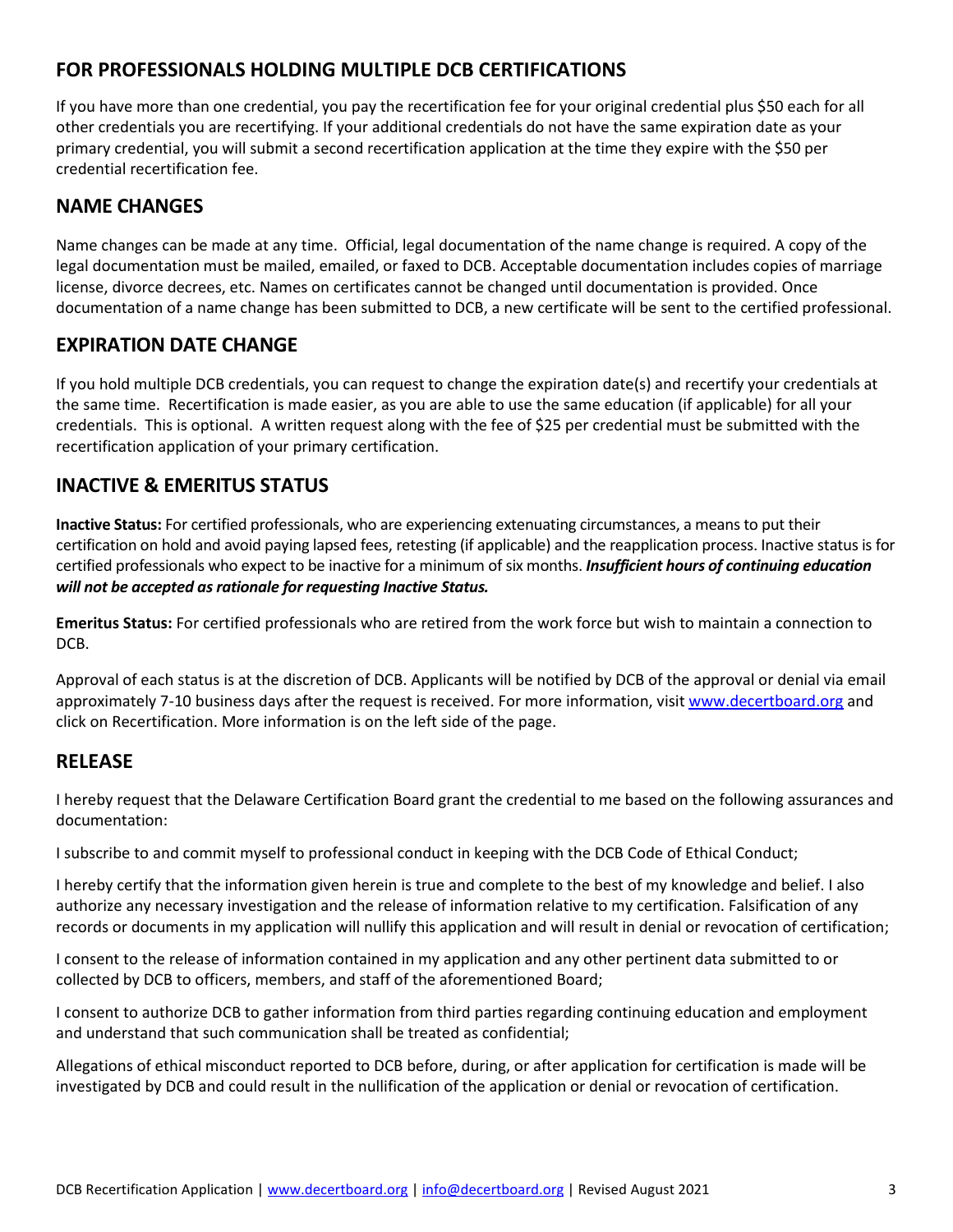# **RECERTIFICATION REQUIREMENTS & FEES**

## **ALL CREDENTIALS REQUIRE**

- **1.** *DCB approval for all education*
- **2.** Education that has not been previously DCB Approved must be submitted using the Education Approval Form found on our website at [www.decertboard.org.](http://www.decertboard.org/)
- **3.** DCB accepts education received outside of Delaware under the following conditions:
	- a. Appropriate documentation (certificate, letter of attendance, transcript) is provided.
	- b. If an out-of-state education was approved by an IC&RC member board of that state, no further DCB approval is necessary. Proof of the IC&RC member board approval must be submitted. If these conditions were not met, the certified professional must seek DCB education approval.
- **4.** Three (3) hours in professional ethics and responsibilities as part of the total education hours. EXCEPT for the CPRS which requires six (6) hours in ethics. Acceptable trainings that would meet this requirement include but are not limited to: ethics related to human services, HIPAA, confidentiality, boundaries, mental health law and mandated child abuse reporting.

|              |       | <b>COUNSELOR</b>                                                         |
|--------------|-------|--------------------------------------------------------------------------|
| <b>Name</b>  | Fee   | <b>Education Requirement</b>                                             |
| CADC         | \$150 | 40 hours relevant to substance use including 3 hours in ethics           |
| CAADC        | \$150 | 40 hours relevant to substance use including 3 hours in ethics           |
| CCDP & CCDPD | \$150 | 40 hours relevant to co-occurring disorders including 3 hours in ethics. |

|             |            | <b>CLINICAL SUPERVISOR</b>               |
|-------------|------------|------------------------------------------|
| <b>Name</b> | <b>Fee</b> | <b>Education Requirement</b>             |
| l CCS       | \$150      | 6 hours relevant to clinical supervision |

|             |       | <b>PREVENTION</b>                                           |
|-------------|-------|-------------------------------------------------------------|
| <b>Name</b> | Fee   | <b>Education Requirement</b>                                |
| <b>CPS</b>  | \$150 | 40 hours relevant to prevention including 3 hours in ethics |

|             |            | <b>PEER SUPPORT</b>                                                                                                                                                                                                                                                                                                  |
|-------------|------------|----------------------------------------------------------------------------------------------------------------------------------------------------------------------------------------------------------------------------------------------------------------------------------------------------------------------|
| <b>Name</b> | <b>Fee</b> | <b>Education Requirement</b>                                                                                                                                                                                                                                                                                         |
| <b>CPRS</b> | \$100      | 20 hours relevant to peer recovery including 6 hours in ethics                                                                                                                                                                                                                                                       |
| <b>CSPS</b> | \$50       | 20 hours of which 2 hours must be on the Role of the Peer Specialist; 2 hours<br>in Recovery; 3 hours in Ethics/Boundaries; remaining 13 hours should be<br>relative to peer support services and/or supervision of peers; 4 co-supervision<br>meetings are also required during the two year recertification cycle. |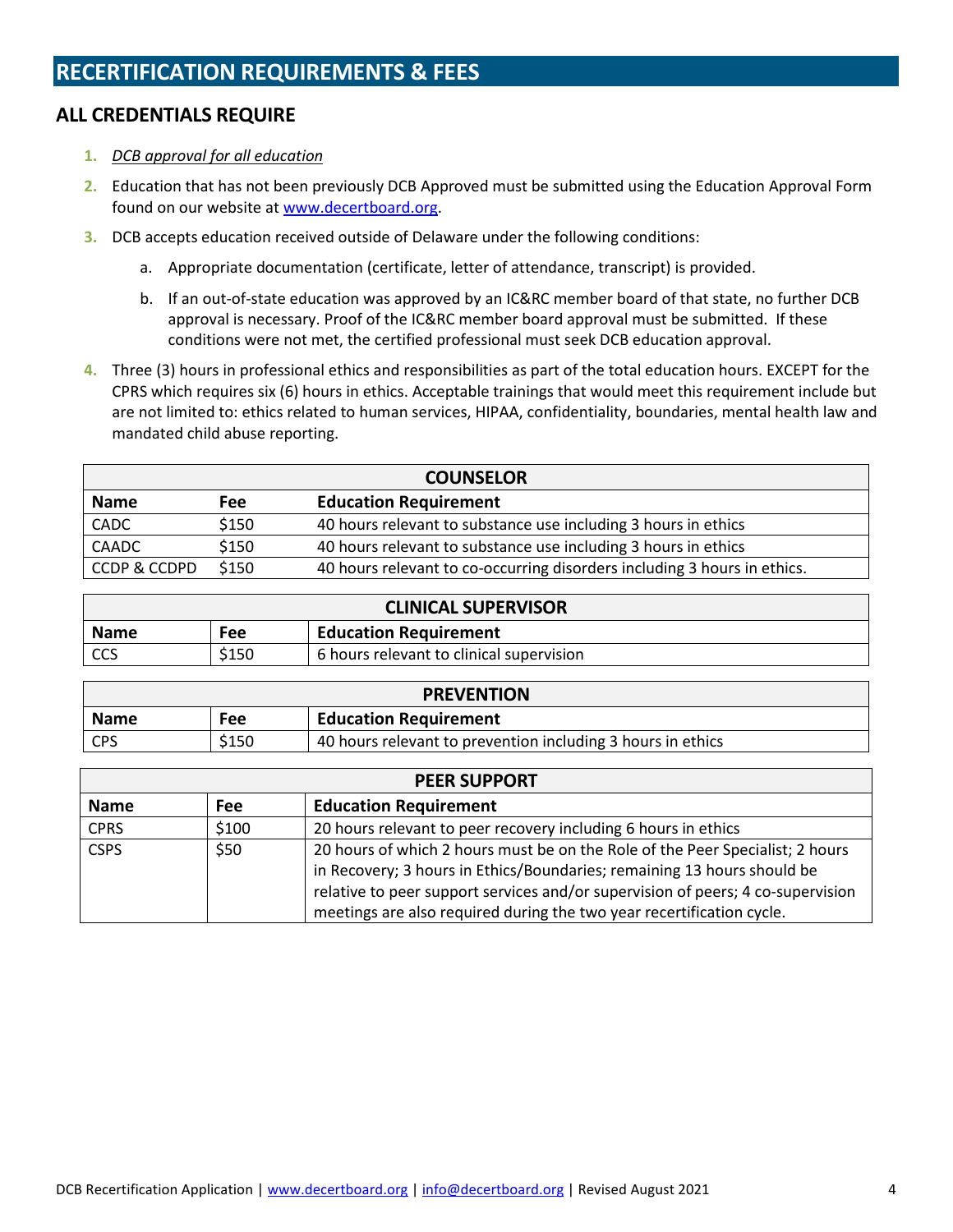# **RECERTIFICATION APPLICATION: FOR ALL CREDENTIALS**

*Form can be completed and saved. You may then print the appropriate pages to submit to DCB.*

#### **TYPE OR PRINT LEGIBLY**

| DCB CERTIFICATION(S) I AM RECERTIFYING (CHECK ALL THAT APPLY):                                                                                              |                                                                                                                                      |  |  |
|-------------------------------------------------------------------------------------------------------------------------------------------------------------|--------------------------------------------------------------------------------------------------------------------------------------|--|--|
| Peer Recovery Support/Supervisor: □ CPRS □ CSPS<br>Prevention: $\Box$ CPS                                                                                   | Counselor/Clinical Supervisor: $\Box$ CADC $\Box$ CAADC $\Box$ CCDP $\Box$ CCDPD $\Box$ CCS                                          |  |  |
| Today's Date (mm/dd/yyyy): ___________________                                                                                                              |                                                                                                                                      |  |  |
|                                                                                                                                                             |                                                                                                                                      |  |  |
|                                                                                                                                                             | Print your name as it should appear on your certificate. Credentials and degrees will not be printed.                                |  |  |
|                                                                                                                                                             |                                                                                                                                      |  |  |
| If yes, provide full details on a separate sheet.                                                                                                           | Have you ever received any disciplinary action from another certification/licensing authority? $\Box$ Yes $\Box$ No                  |  |  |
| Have you read and understood the DCB Code of Ethical Conduct? $\Box$ Yes $\Box$ No<br>The Code of Ethical Conduct is located at www.decertboard.org/ethics. |                                                                                                                                      |  |  |
| Have you read and understood the Release? (page 3) $\Box$ Yes $\Box$ No                                                                                     |                                                                                                                                      |  |  |
| Have you read and understood the Auditing process? (page 2) $\Box$ Yes $\Box$ No                                                                            |                                                                                                                                      |  |  |
| <b>CONTACT INFORMATION</b>                                                                                                                                  |                                                                                                                                      |  |  |
|                                                                                                                                                             |                                                                                                                                      |  |  |
|                                                                                                                                                             |                                                                                                                                      |  |  |
|                                                                                                                                                             |                                                                                                                                      |  |  |
| <b>Primary Email:</b>                                                                                                                                       | REQUIRED: PRINT LEGIBLY: EMAIL IS OUR PRIMARY WAY OF COMMUNICATING WITH YOU.                                                         |  |  |
|                                                                                                                                                             |                                                                                                                                      |  |  |
| <b>EMPLOYMENT INFORMATION</b> Note: you do not need to be employed to recertify.                                                                            |                                                                                                                                      |  |  |
| Position/Title:                                                                                                                                             |                                                                                                                                      |  |  |
|                                                                                                                                                             | <u> 1989 - John Harry Harry Harry Harry Harry Harry Harry Harry Harry Harry Harry Harry Harry Harry Harry Harry H</u>                |  |  |
|                                                                                                                                                             | DEMOGRAPHICS Data is never released with identifying information. It is used to report workforce data to state and federal agencies. |  |  |
| What is your gender?                                                                                                                                        | Do you identify as transgender?                                                                                                      |  |  |
| $\square$ Female                                                                                                                                            | $\Box$ Yes                                                                                                                           |  |  |
| $\Box$ Male                                                                                                                                                 | $\Box$ No                                                                                                                            |  |  |
| $\Box$ Nonbinary                                                                                                                                            | $\Box$ Prefer not to disclose                                                                                                        |  |  |
|                                                                                                                                                             |                                                                                                                                      |  |  |
| □ Prefer not to disclose                                                                                                                                    |                                                                                                                                      |  |  |

DCB Recertification Application | [www.decertboard.org](http://www.decertboard.org/) [| info@decertboard.org](mailto:info@decertboard.org) | Revised August 2021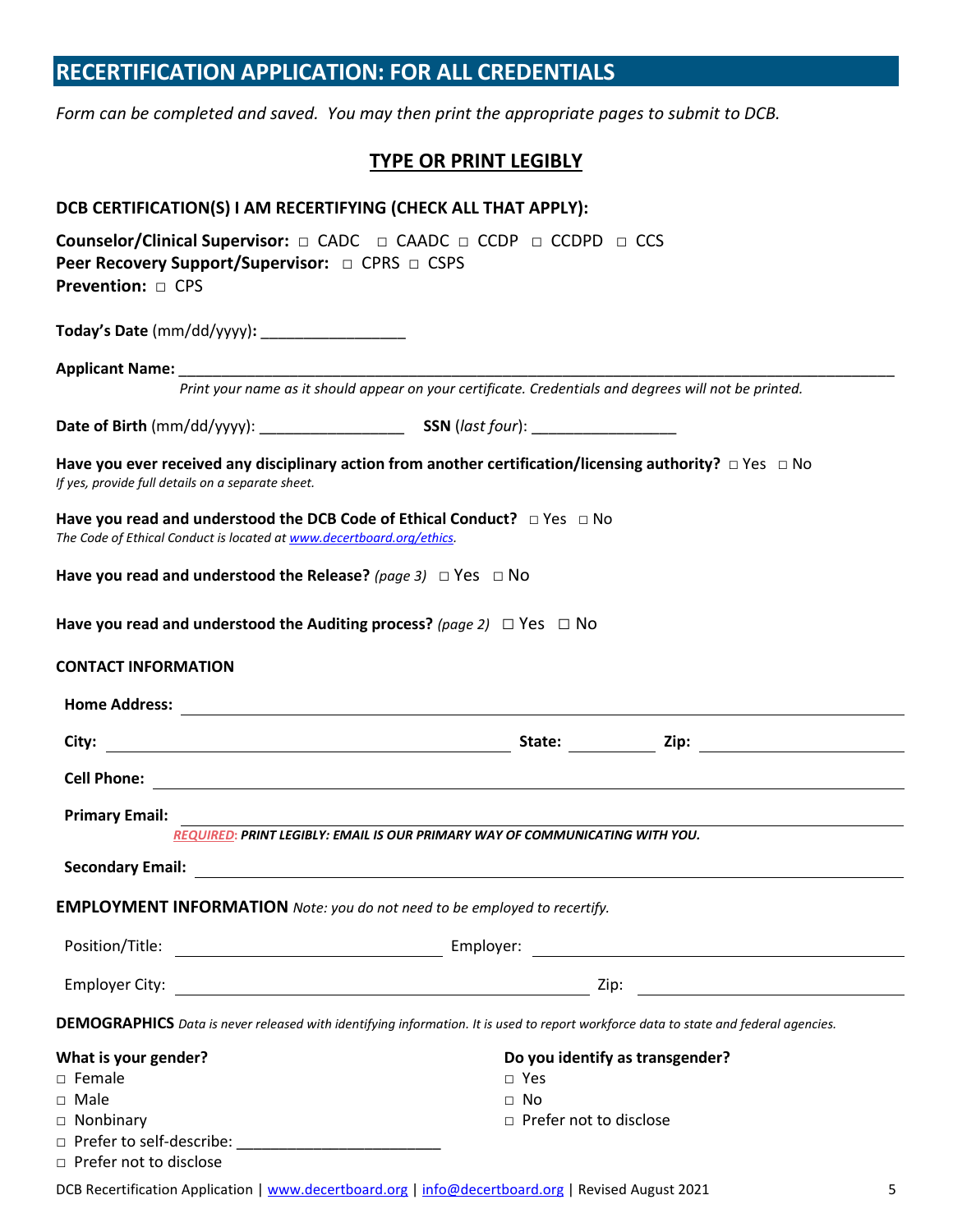#### **How do you describe your sexual orientation or sexual identity?**

- □ Heterosexual or straight
- □ Gay or lesbian
- □ Bisexual
- □ Queer
- □ Questioning or unsure
- □ Prefer to self-describe: \_\_\_\_\_\_\_\_\_\_\_\_\_\_\_\_\_\_\_\_\_\_\_\_\_
- □ Prefer not to disclose

#### **Which best describes you?**

- □ Asian or Pacific Islander □ Multiracial or Biracial (please specify): \_\_\_\_\_\_\_\_\_\_\_\_\_\_\_\_\_\_\_\_\_\_\_\_\_
- □ Black or African American □ Not listed (please specify): \_\_\_\_\_\_\_\_\_\_\_\_\_\_\_\_\_\_\_\_\_\_\_\_\_\_\_\_\_\_\_\_\_\_
- 
- 
- □ Hispanic or Latino □ Prefer not to disclose
- □ Native American or Alaska Native
- □ White or Caucasian

#### **What is your yearly income?**□ Less than \$20,000

- □ \$20,000 to \$34,999
- $\Box$  \$35,000 to \$49,999
- $\Box$  \$50,000 to \$74,999
- $\Box$  \$75,000 to \$99,999
- □ Over \$100,000
- □ Unsure

#### **Language(s) spoken fluently** (check all that apply)**:**

- □ American Sign Language
- $\Box$  Arabic
- □ Chinese
- □ English
- □ French
- □ German
- □ Indigenous Language
- $\Box$  Italian
- **Do you have military experience?**  □ Active duty
- □ Veteran
- □ Not Applicable
- □ Korean
- □ Polish
- □ Portuguese
- □ Russian
- □ Spanish
- □ Tagalog (Filipino)
- □ Vietnamese
- $\Box$  Other, please specify:

#### **Employment plans for the next two years** *(check all that apply)*:

- □ Obtain full time employment/Increase hours
- □ Obtain part-time employment/Decrease hours
- □ No change
- □ Retire
- □ Move to a different career/field
- □ Unknown

#### **What is the highest degree or level of school you have completed***?*

*(If you're currently in school, please check the highest degree you have completed.)*

- $\Box$  High school degree or equivalent (e.g. GED)
- □ Trade, Technical or Vocational School
- □ Some college, no degree
- □ Associate degree (e.g. AA, AS)
- □ Bachelor's degree (e.g. BA, BS)
- □ Master's degree (e.g. MA, MS, MEd)
- □ Professional degree (e.g. MD, DDS, DVM)
- □ Doctorate (e.g. PhD, EdD)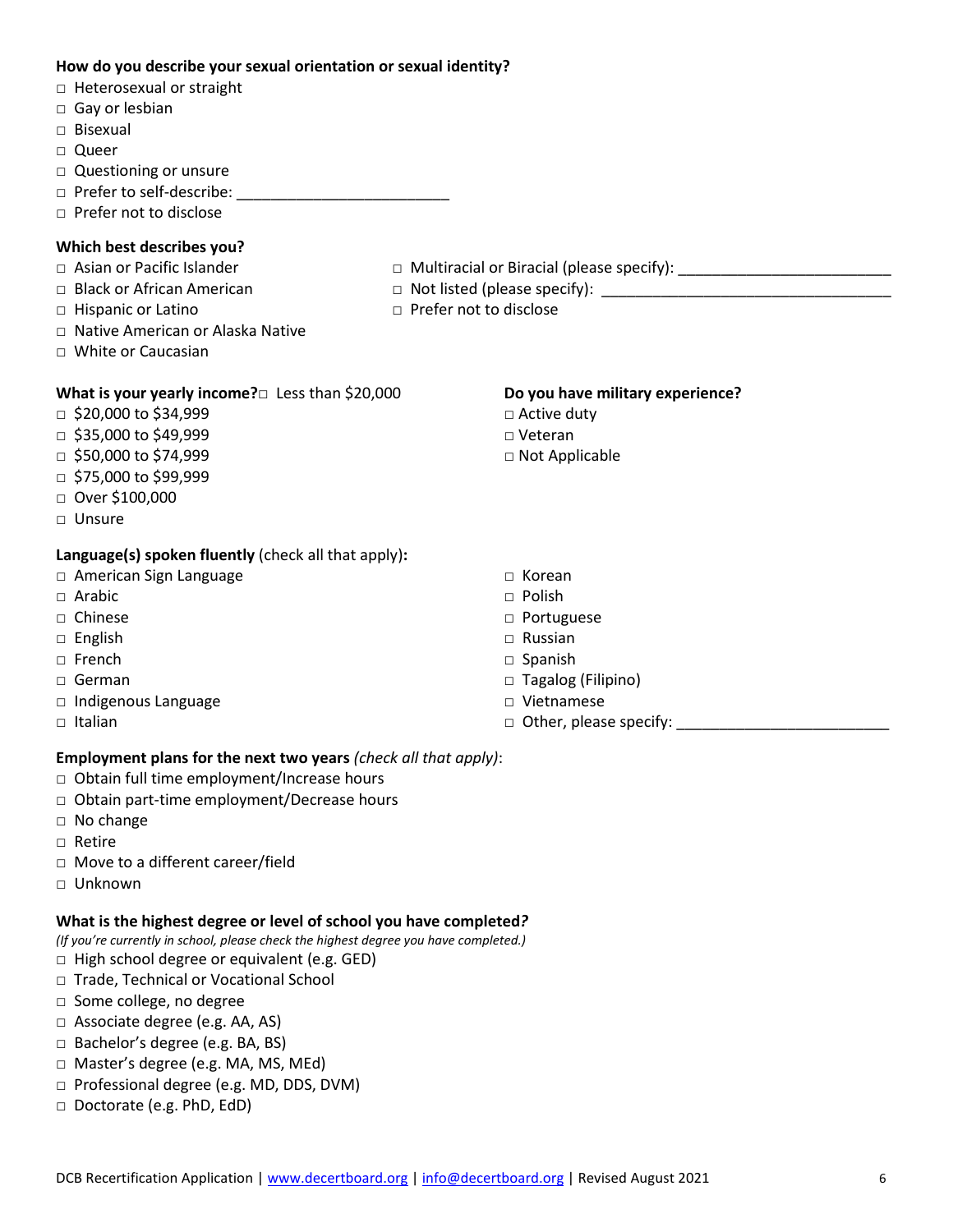# **EDUCATION & TRAINING**

Candidates for recertification must list below all trainings attended in the two-year recertification period. Recertification applications will not be approved without completion of the list. Photocopy this page if more room is needed. If the organization or state agency from whom you received your trainings provide transcripts that lists your name, dates of trainings, titles, and number of hours, you may submit that documentation in lieu of this form.

|           |                                                                                                                                                                                                                                                                                                                                                                                                               | Hours:                                                                                                                                                                                                                         |
|-----------|---------------------------------------------------------------------------------------------------------------------------------------------------------------------------------------------------------------------------------------------------------------------------------------------------------------------------------------------------------------------------------------------------------------|--------------------------------------------------------------------------------------------------------------------------------------------------------------------------------------------------------------------------------|
|           | Date:                                                                                                                                                                                                                                                                                                                                                                                                         |                                                                                                                                                                                                                                |
|           |                                                                                                                                                                                                                                                                                                                                                                                                               | Hours: $\qquad \qquad \qquad$                                                                                                                                                                                                  |
|           | Date:                                                                                                                                                                                                                                                                                                                                                                                                         |                                                                                                                                                                                                                                |
|           |                                                                                                                                                                                                                                                                                                                                                                                                               |                                                                                                                                                                                                                                |
|           | Date: $\frac{1}{\sqrt{1-\frac{1}{2}}\cdot\frac{1}{2}}$                                                                                                                                                                                                                                                                                                                                                        |                                                                                                                                                                                                                                |
|           |                                                                                                                                                                                                                                                                                                                                                                                                               | Hours:                                                                                                                                                                                                                         |
|           | Date: $\qquad \qquad$                                                                                                                                                                                                                                                                                                                                                                                         |                                                                                                                                                                                                                                |
|           |                                                                                                                                                                                                                                                                                                                                                                                                               | Hours:                                                                                                                                                                                                                         |
|           | Date:                                                                                                                                                                                                                                                                                                                                                                                                         |                                                                                                                                                                                                                                |
|           |                                                                                                                                                                                                                                                                                                                                                                                                               | Hours: $\frac{1}{2}$                                                                                                                                                                                                           |
|           | Date: $\qquad \qquad$                                                                                                                                                                                                                                                                                                                                                                                         |                                                                                                                                                                                                                                |
|           |                                                                                                                                                                                                                                                                                                                                                                                                               |                                                                                                                                                                                                                                |
|           |                                                                                                                                                                                                                                                                                                                                                                                                               |                                                                                                                                                                                                                                |
|           |                                                                                                                                                                                                                                                                                                                                                                                                               | Hours: $\qquad \qquad \qquad$                                                                                                                                                                                                  |
|           | Date: $\frac{1}{\sqrt{1-\frac{1}{2}}\sqrt{1-\frac{1}{2}}\sqrt{1-\frac{1}{2}}\sqrt{1-\frac{1}{2}}\sqrt{1-\frac{1}{2}}\sqrt{1-\frac{1}{2}}\sqrt{1-\frac{1}{2}}\sqrt{1-\frac{1}{2}}\sqrt{1-\frac{1}{2}}\sqrt{1-\frac{1}{2}}\sqrt{1-\frac{1}{2}}\sqrt{1-\frac{1}{2}}\sqrt{1-\frac{1}{2}}\sqrt{1-\frac{1}{2}}\sqrt{1-\frac{1}{2}}\sqrt{1-\frac{1}{2}}\sqrt{1-\frac{1}{2}}\sqrt{1-\frac{1}{2}}\sqrt{1-\frac{1}{2}}$ |                                                                                                                                                                                                                                |
|           |                                                                                                                                                                                                                                                                                                                                                                                                               | Hours: $\qquad \qquad \qquad$                                                                                                                                                                                                  |
| Provider: | Date:                                                                                                                                                                                                                                                                                                                                                                                                         |                                                                                                                                                                                                                                |
|           |                                                                                                                                                                                                                                                                                                                                                                                                               | Hours: Note that the set of the set of the set of the set of the set of the set of the set of the set of the set of the set of the set of the set of the set of the set of the set of the set of the set of the set of the set |
|           | Date:                                                                                                                                                                                                                                                                                                                                                                                                         |                                                                                                                                                                                                                                |
|           | TOTAL NUMBER OF HOURS: __________                                                                                                                                                                                                                                                                                                                                                                             |                                                                                                                                                                                                                                |

I have attended all trainings listed above and will provide documentation of attendance if audited.

Applicant Signature